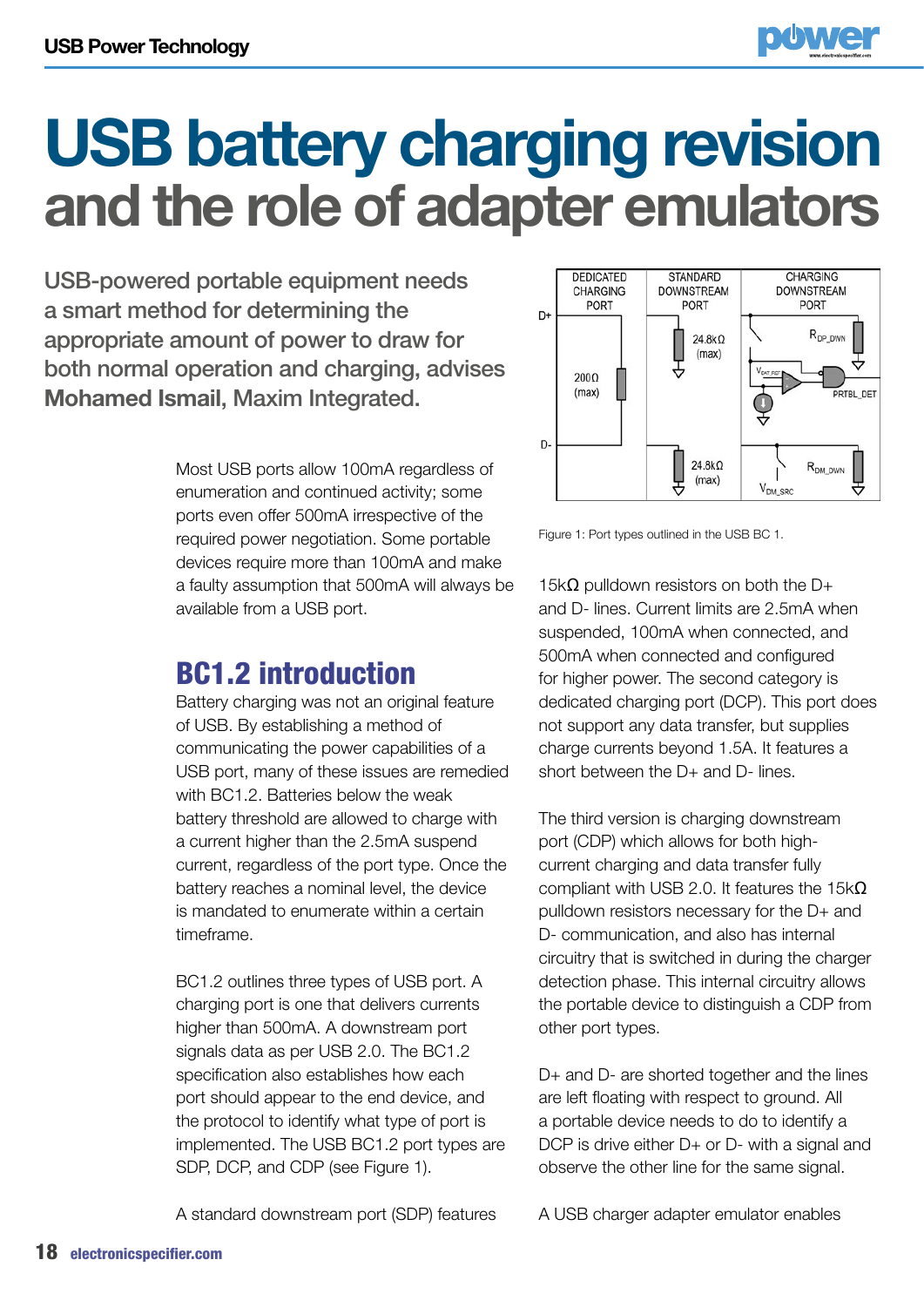

a dedicated charger to appear as either a BC1.2 DCP or other proprietary charger. To integrate into a wall charger, USB charger adapter emulators must have a small profile and a low external component count. For example, the MAX14630/MAX14632 charger adapter emulators can be configured to automatically detect a USB BC1.2-compliant device, Apple 1.0A device, Apple 2.1A device, or Samsung Galaxy Tablet 2A device. Each of these USB adapter emulators requires only one bypass capacitor and comes in a 2.9x1.6mm package. The circuit (Figure 2) is a quick implementation of a single dedicated charger system that is compatible with Apple 1A and USB BC1.2-compliant devices. The adapter emulator connects a resistive divider to the data lines by default, but can automatically detect a USB BC1.2 device and short D+ and D- together as per the BC1.2 specification. Used in conjunction with an AC/ DC 5V power supply, a variety of portable



devices can be charged using an adapter emulator to communicate current limits.

Charging downstream ports adds to the complexity of supporting USB 2.0 data rates and the capability of handling up to 1.5A of charge current. To distinguish itself from a dedicated charger, a CDP has internal circuitry outlined in BC1.2 that enables it to drive the D- line to a specific voltage when it senses a portable device driving D+ during the portdetection phase. This internal circuitry must only be switched on during port detection,

Figure 2: A DCP example for autodetection of USB BC1.2/Apple 1A devices, featuring the MAX14630/ MAX14632 USB charger adapter emulators.



Artesyn Embedded Technologies – the new superhero of power conversion emerging from Emerson Network Power's Embedded Power business and embracing the well-known Astec brand.

Superheroes are not made, they are born. Behold the power of Artesyn.



Artesyn Embedded Technologies, Artesyn and the Artesyn Embedded Technologies logo are trademarks and service marks of Artesyn Technologies, Inc.<br>All other names and logos referred to are trade names, trademarks, or registe